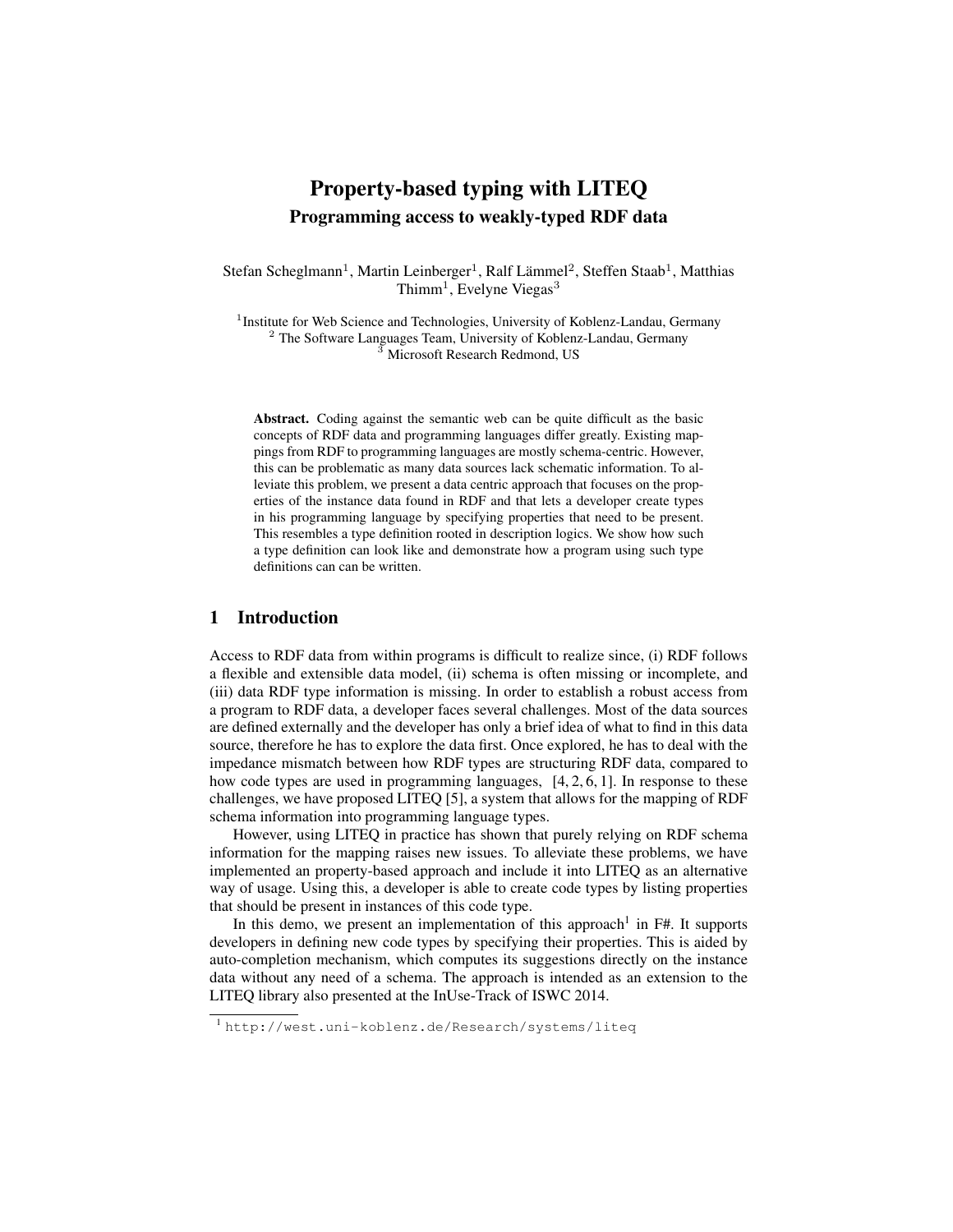### 2 The LITEQ approach

Typically, the integration of RDF data in a programming environment is a multi-step process. (1) The structure and content of the data source has to be explored, (2) the code types and their hierarchy has to be designed and implemented, then (3) the queries for the concrete data have to be defined, and finally (4) the data can be retrieved and mapped to the predefined code types.

The NPQL Approach: LITEQ provides an IDE integrated workflow to cope with all of these tasks. It implements NPQL, a novel path query language, to explore the data source, to define types based on schematic information and to query the data. Returned results of these queries are automatically typed in the programming language. All of this is aided by the autocompletion of the IDE. Figure 1 shows a typical LITEQ expression using an NPQL query in order to retrieve all mo: MusicArtist entities which actually have the foaf:made and mo:biography property defined. The result is returned as a set of objects of the created code type for mo: MusicArtist.

```
// Retrieve all musicArtists that have made something and that have a biography
\begin{minipage}{0.9\linewidth} \textbf{let musicArticles} = \textit{Store NPQL().} ``mo:MusicArtist ````````` for a frame` \end{minipage}."<-"."mo:biography".Extension
```
Fig. 1: Querying for all music artists that made at least one record and have a biography.

Property-based Type access with LITEQ: The example shown above has several problems. Additionally, schema-centric technique only provides code types for which a RDF type is defined in the schema. It is not possible to introduce more specific code types, e.g. if it is known that all entities of interest will have at least one  $f \circ af :$ made and mo:biography relation, one may like to reflect that by the returned code type. Lastly and most importantly, for all schema-centric access methods, like LITEQ, a more or less complete schema must be present, which is not always the case, especially in Linked Data. To cope with these problems of schema-centric approaches, we introduce the idea of a different data access/typing approach, property-based RDF access in a program [7].

Property-based Type declaration: The basic idea is very simple: (1) A code type is defined by a set of properties. (2) Extensionally, a code type represents a anonymous RDF type (or view on the data) which refers to the set of all entities which actually have all the properties defined in the code type. (3) Intensionally, the code type signature is given by the set of properties (for these it provides direct access). All other properties of an instance of this type can only be accessed indirectly in a program using the predicate name. Specifically, this means that a developer might define a type by just declaring a set of properties as the types signature  $(Sig)$ , e.g.  $Sig = \{\text{foaf} : \text{made}, \text{mo} : \text{biography}\}.$  Our approach allows for two different ways to map such a property-based type to a corresponding code type. A flat-mapping which just maps to a  $\text{rdf}:$ Resource representation and only makes the properties explicitly accessible which are defined in the code type signature. Such an unnamed code type refers to the set of all entities sharing the properties in the code types signature  $(Siq)$ , cf. 1.

$$
unnamedType_{Sig} \equiv \exists \text{foaf:} \text{made} \sqcap \exists \text{mo:} \text{biography} \tag{1}
$$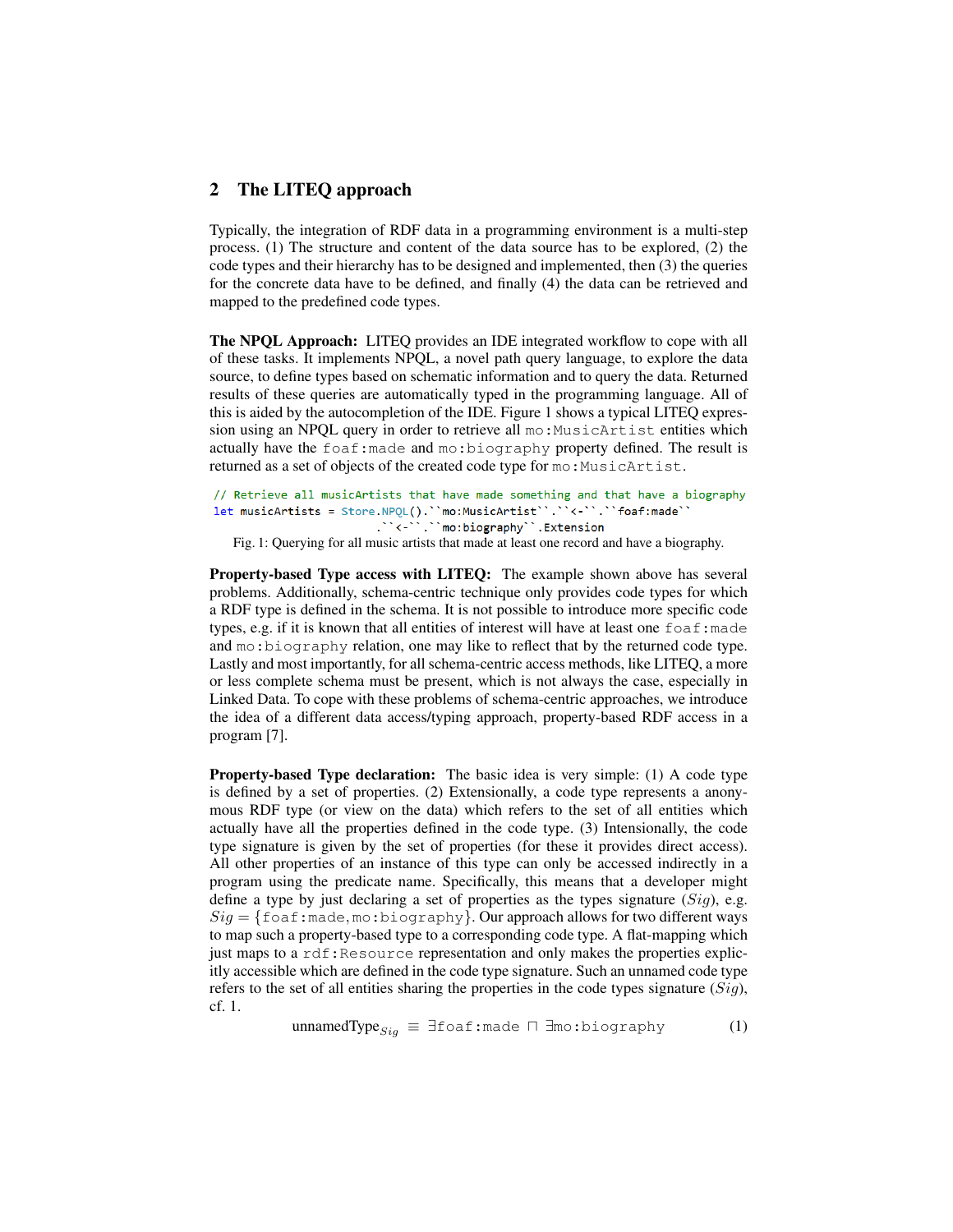The second option is named-mapping. Which allows to map the previously unnamed type to a given RDF type. This ensures separation if entities of distinguished types share properties, e.g. music artists and producers given the properties  $f$  oaf: made and mo:biography. And to search for other properties stating that their domain is the specified type in order to provide a richer API. The named type is defined as the intersection of the unnamed type for the provided signature  $(Sig)$  and all entities of the given RDF type (mo:MusicArtist), cf. 2.

 $\text{namedType}_{(Sig, \text{mo}: \text{MusicArtist})} \equiv \text{unnamedType}_{Sig} \sqcap \text{mo}: \text{MusicArtist} \quad (2)$ 

Type-declaration in Practice In the following, we will give a brief overview of the new method of access RDF data in a programming environment:

(1) To use the library, the DLL must be referenced from the project. This allows opening the library namespace and creating a store object by passing a URL to a SPARQL endpoint, cf. Figure 2.



(2) All properties contained in the SPARQL endpoint can be accessed from the store object (cf. Fig. 3).



(3) Once a property has been chosen, the set of properties presented in the next step is restricted to those properties which have been observed in combination of the previously chosen properties, cf. Figure 4. Here foaf:made has already been chosen and the only co-occurring property mo:biography is presented for the next selection.

| 8 type PropertyBasedMusicArtist |
|---------------------------------|
| $=$ Store. ``foaf:made``.m      |
| <b>Ill</b> mo:biography         |

Fig. 4: Refining a type by adding additional property constraints.

(4) Finally, the developer has to decide on how he likes the new type to be mapped. As mentioned in the previous section, he can choose for an unnamed representation or a named one, cf. Figure 5.

(5) If the developer decides for the named representation, he has to choose the RDF type, cf. Figure 6. In this case, only mo:MusicArtist instances contain the specified properties and therefore he can only chose this one RDF type.

The presented method of relying on instance information instead of the schema has a severe drawback when it comes to specifying return code types of properties in the programming language. As one cannot use schematic information, the only chance is